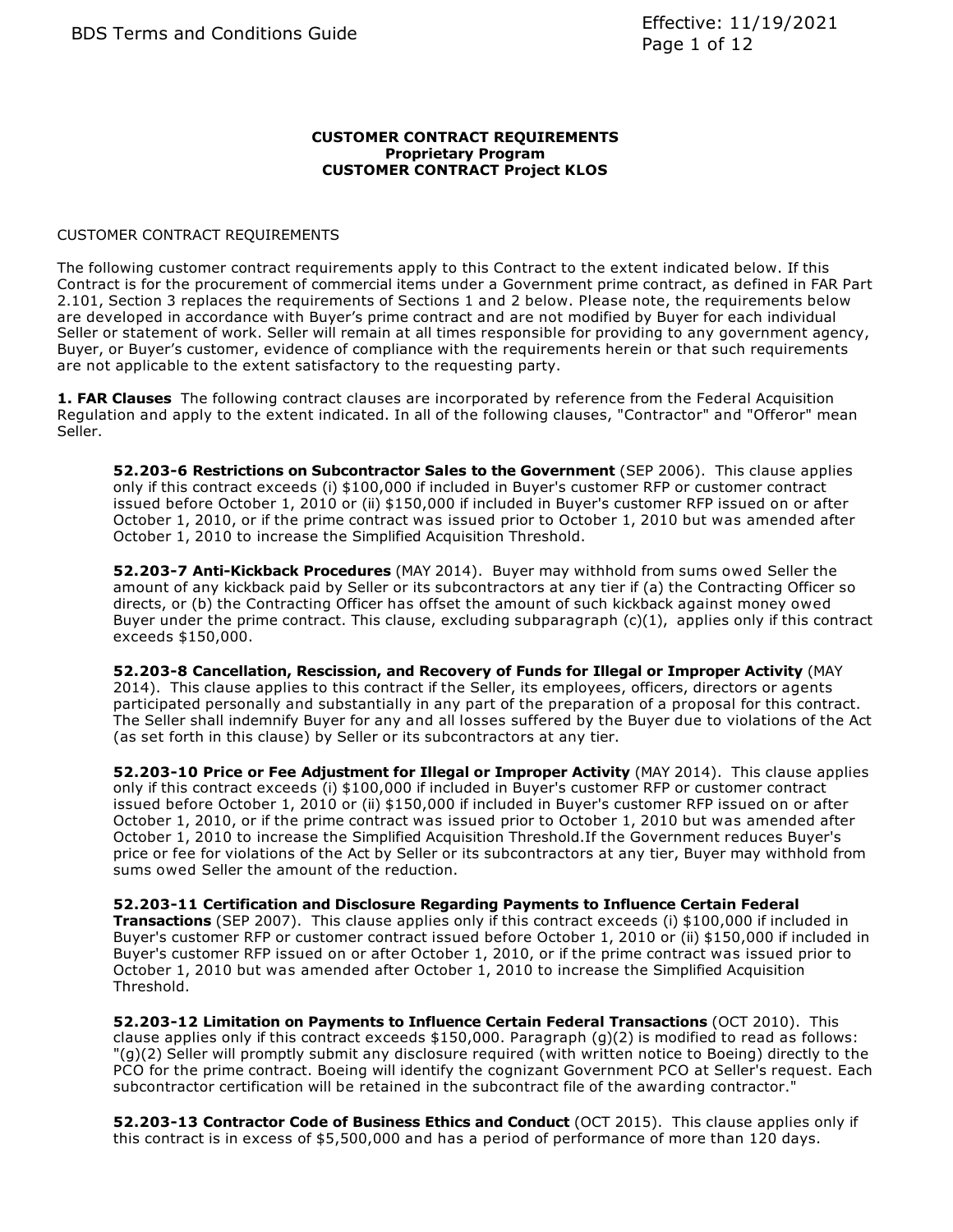**52.209-6 Protecting the Government's Interests When Subcontracting With Contractors Debarred, Suspended or Proposed for Debarment** (OCT 2015). Seller agrees it is not debarred, suspended, or proposed for debarment by the Federal Government. Seller shall disclose to Buyer, in writing, whether as of the time of award of this contract, Seller or its principals is or is not debarred, suspended, or proposed for debarment by the Federal Government. This clause does not apply to contracts where Seller is providing commercially available off-the shelf items.

**52.211-5 Material Requirements** (AUG 2000). Any notice will be given to Buyer rather than the Contracting Officer.

**52.211-15 Defense Priority and Allocation Requirements** (APR 2008). This clause is applicable if a priority rating is noted in this contract.

**52.215-10 Price Reduction for Defective Certified Cost or Pricing Data** (AUG 2011). This clause applies only if this contract exceeds the threshold set forth in FAR 15.403-4 and is not otherwise exempt. In subparagraph (3) of paragraph (a), insert "of this contract" after "price or cost." In Paragraph (c), "Contracting Officer" shall mean "Contracting Officer or Buyer." In Paragraphs (c)(1), (c)(1)(ii), and (c)(2)(i), "Contracting Officer" shall mean "Contracting Officer or Buyer." In Subparagraph (c)(2)(i)(A), delete "to the Contracting Officer." In Subparagraph (c)(2)(ii)(B), "Government" shall mean "Government or Buyer." In Paragraph (d), "United States" shall mean "United States or Buyer."

**52.215-12 Subcontractor Certified Cost or Pricing Data** (OCT 2010). This clause applies only if this contract exceeds the threshold set forth in FAR 15.403-4 and is not otherwise exempt. The certificate required by paragraph (b) of the referenced clause shall be modified as follows: delete "to the Contracting Officer or the Contracting Officer's representative" and substitute in lieu thereof "to The Boeing Company or The Boeing Company's representative (including data submitted, when applicable, to an authorized representative of the U.S. Government)."

**52.215-14 Integrity of Unit Prices** (OCT 2010). This clause applies except for contracts at or below \$150,000; construction or architect-engineer services under FAR Part 36; utility services under FAR Part 41; services where supplies are not required; commercial items; and petroleum products.

**52.215-18 Reversion or Adjustment of Plans for Postretirement Benefits Other Than Pensions (PRB)** (OCT 1997). This clause applies to this contract if it meets the requirements of FAR 15.408(j).

**52.215-19 Notification of Ownership Changes** (OCT 1997). This clause applies to this contract if it meets the requirements of FAR 15.408(k).

**52.215-21 Requirement for Certified Cost or Pricing Data or Information Other Than Certified Cost and Pricing Data - Modifications** (OCT 2010). This clause applies only if this contract exceeds the threshold set forth in FAR 15.403-4. The term "Contracting Officer" shall mean Buyer. Insert the following in lieu of paragraph (a)(2): "Buyer's audit rights to determine price reasonableness shall also apply to verify any request for an exception under this clause. For items priced using catalog or market prices, or law or regulation, access does not extend to cost or profit information or other data relevant solely to the Contractor's determination of the prices to be offered in the catalog or marketplace."

**52.219-9 Small-Business Subcontracting Plan** (JAN 2017). This clause applies only if this contract exceeds \$700,000 and Seller is not a small business concern. Seller shall adopt a subcontracting plan that complies with the requirements of this clause. In addition, Seller shall submit to Buyer Form X31162, Small Business Subcontracting Plan Certificate of Compliance. In accordance with paragraph (d)(10)(iv), Seller agrees that it will submit the ISR and/or SSR using eSRS, and, in accordance with paragraph (d)(10)(vi), Seller agrees to provide the prime contract number, its own DUNS number, and the email address of Seller's official responsible for acknowledging or rejecting the ISRs, to its subcontractors with subcontracting plans.

**52.222-1 Notice to the Government of Labor Disputes** (FEB 1997). The terms "Contracting Officer" shall mean Buyer.

**52.222-21 Prohibition of Segregated Facilities** (APR 2015).

**52.223-3 Hazardous Material Identification and Material Safety Data Basic (JAN 1997), Alternate I (JUL 1995)** . This clause applies only if Seller delivers hazardous material under this contract.

**52.223-99 Ensuring Adequate COVID-19 Safety Protocols for Federal Contractors NASA Deviation 21-03 Deviation** (OCT 2021). This clause applies if the contract, and subcontracts at any tier, exceed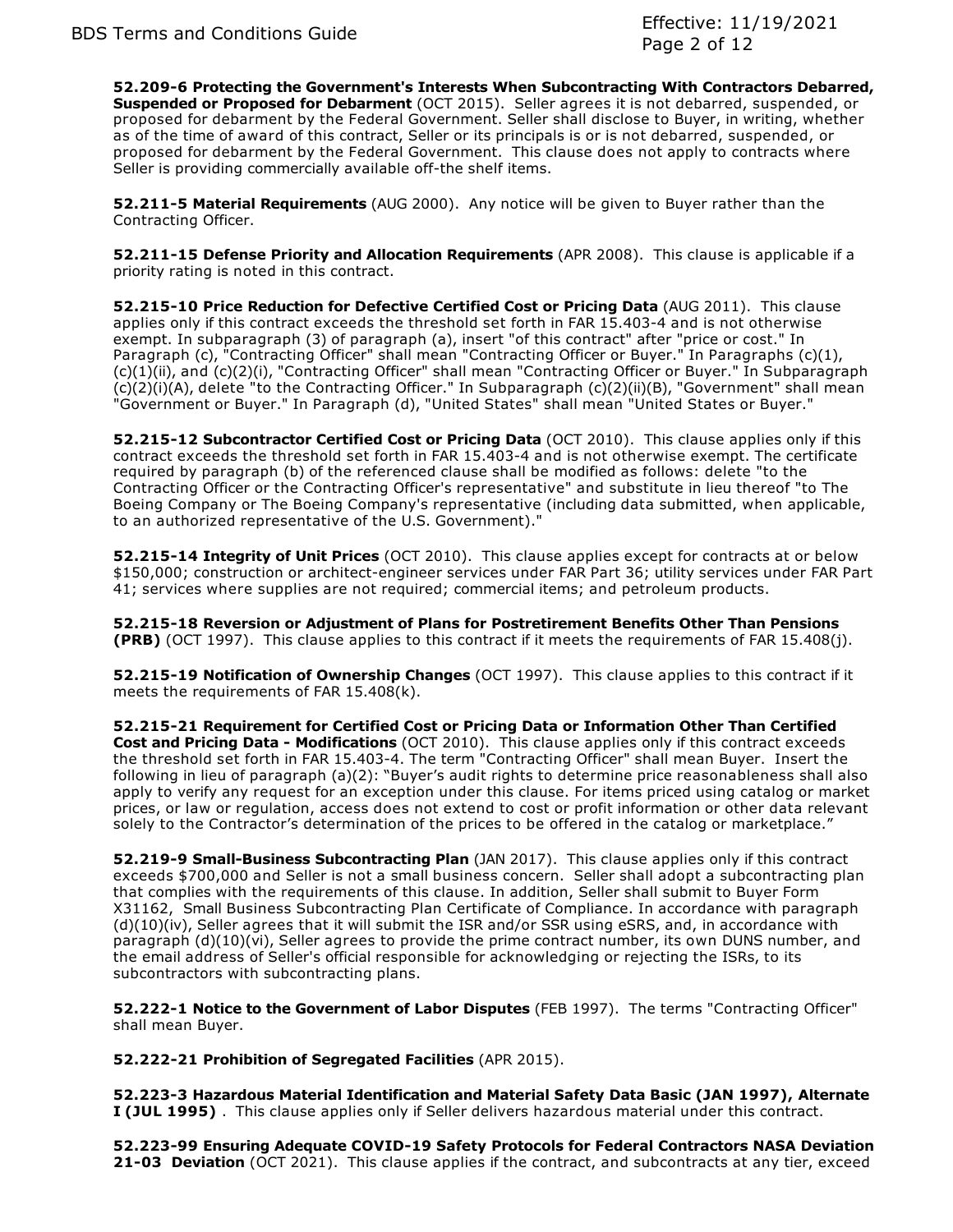the micro-purchase threshold, as defined in Federal Acquisition Regulation 2.101, performed in whole or in part within the United States or its outlying areas.

## **52.227-1 Authorization and Consent** (DEC 2007).

**52.227-2 Notice and Assistance Regarding Patent and Copyright Infringement** (DEC 2007). A copy of each notice sent to the Government shall be sent to Buyer.

### **52.227-10 Filing of Patent Applications - Classified Subject Matter** (DEC 2007).

**52.227-11 Patent Rights -- Ownership by the Contractor** (MAY 2014). This clause applies only if this contract is for experimental, developmental, or research work and Seller is a small business firm or nonprofit organization. In this clause, "Contractor" means Contractor, references to the Government are not changed and the subcontractor has all rights and obligations of the Contractor in the clause.

**52.227-14 Rights in Data--General** (MAY 2014). This clause applies only if data, as defined in paragraph (a) of the clause, will be produced, furnished, or acquired under this contract.

**52.227-14 Rights in Data--General Alternate I** (DEC 2007). This clause applies only if data, as defined in paragraph (a) of the clause, will be produced, furnished, or acquired under this contract.

**52.227-14 Rights in Data--General Alternate II** (DEC 2007). This clause applies only if data, as defined in paragraph (a) of the clause, will be produced, furnished, or acquired under this contract.

**52.227-14 Rights in Data--General Alternate III** (DEC 2007). This clause applies only if data, as defined in paragraph (a) of the clause, will be produced, furnished, or acquired under this contract.

**52.227-14 Rights in Data--General Alternate IV** (DEC 2007). This clause applies only if data, as defined in paragraph (a) of the clause, will be produced, furnished, or acquired under this contract.

**52.227-14 Rights in Data--General Alternate V** (DEC 2007). This clause applies only if data, as defined in paragraph (a) of the clause, will be produced, furnished, or acquired under this contract.

**52.227-21 Technical Data Declaration, Revision, and Withholding of Payments-Major Systems** (MAY 2014). The term "Contracting Officer" shall mean "Buyer." In paragraph (b) (2), the term "Government" shall mean "Buyer."

**52.227-22 Major System-Minimum Rights** (JUN 1987).

**52.230-6 Administration of Cost Accounting Standards** (JUN 2010). Add "Buyer and the" before "CFAO" in paragraph (m). This clause applies if clause H001, H002, H004 or H007 is included in this contract.

**52.234-1 Industrial Resources Developed Under Title III Defense Production Act** (SEP 2016).

**52.237-2 Protection of Government Buildings, Equipment, and Vegetation** (APR 1984). This clause applies only if work will be performed on a Government installation. "Contracting Officer" shall mean Buyer.

**52.251-1 Government Supply Sources** (APR 2012). This clause applies only if Seller is notified by Buyer in writing that Seller is authorized to purchase from Government supply sources in the performance of this contract.

### **52.253-1 Computer Generated Forms** (JAN 1991).

**2. Commercial Items** If goods or services being procured under this contract are commercial items and Clause H203 is set forth in the purchase order, the foregoing Government clauses in Sections 1 and 2 above are deleted and the following FAR/DFARS clauses are inserted in lieu thereof:

**52.209-6 Protecting the Government's Interests When Subcontracting With Contractors Debarred, Suspended or Proposed for Debarment** (OCT 2015). Seller agrees it is not debarred, suspended, or proposed for debarment by the Federal Government. Seller shall disclose to Buyer, in writing, whether as of the time of award of this contract, Seller or its principals is or is not debarred, suspended, or proposed for debarment by the Federal Government. This clause does not apply to contracts where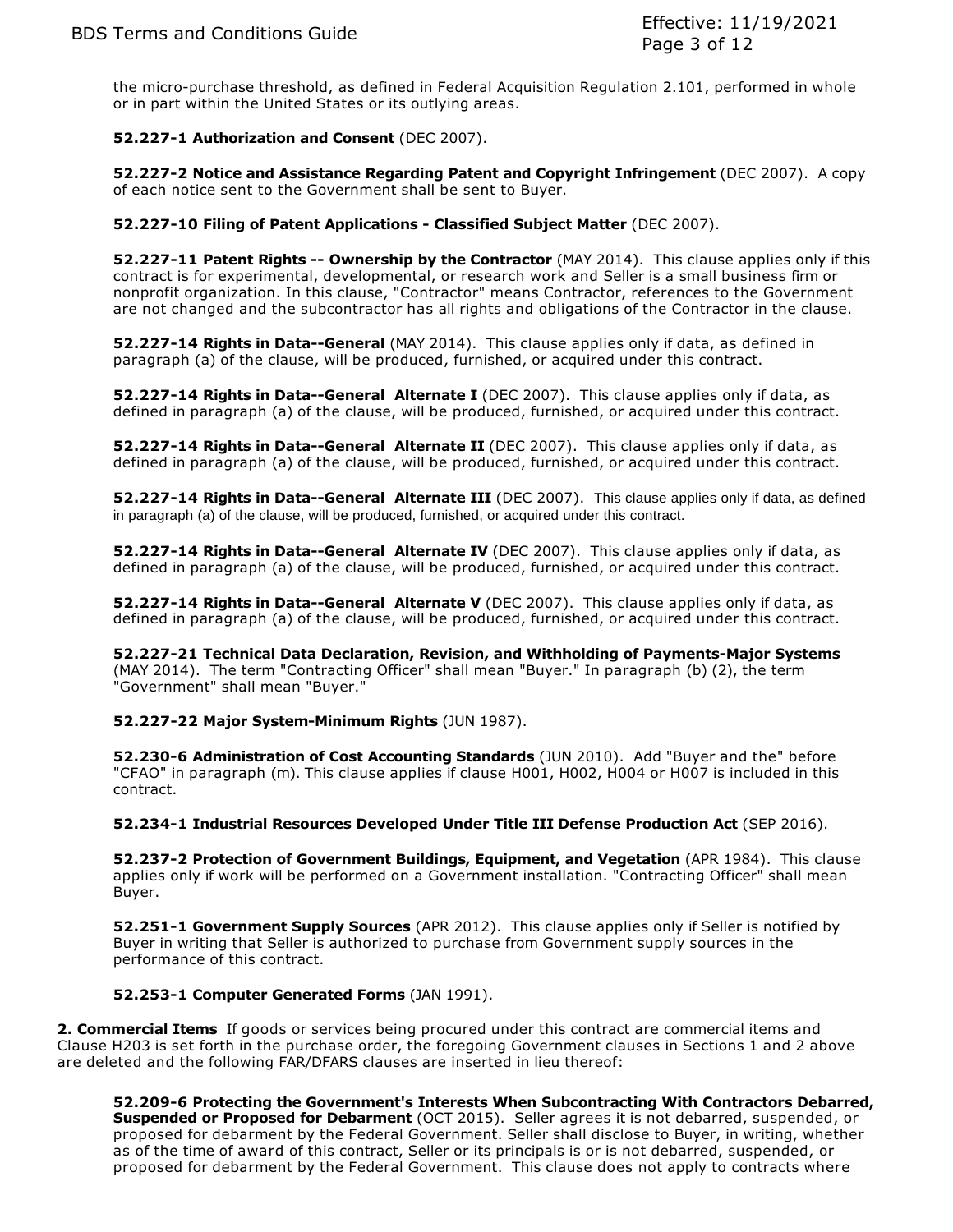Seller is providing commercially available off-the shelf items.

## **52.219-8 Utilization of Small Business Concerns** (NOV 2016).

## **52.222-26 Equal Opportunity** (SEP 2016).

**52.222-35 Equal Opportunity for Veterans.** (OCT 2015). This clause applies if this contract is \$150,000 or more unless exempted by rules, regulations, or orders of the Secretary of Labor.

**52.222-36 Equal Opportunity for Workers with Disabilities** (JUL 2014). This clause applies only if this contract exceeds \$15,000.

**52.222-37 Employment Reports on Veterans** (FEB 2016). This clause applies if the Contract is \$150,000 or more.

**52.222-54 Employment Eligibility Verification** (OCT 2015). This clause applies to all subcontracts that (1) are for (i) commercial or noncommercial services (except for commercial services that are part of the purchase of a COTS item, or an item that would be a COTS item, but for minor modifications performed by the COTS provider and are normally provided for that COTS item), or (ii) construction; (2) has a value of more than \$3,500; and (3) includes work performed in the United States.

**52.223-18 Encouraging Contractor Policies To Ban Text Messaging While Driving** (AUG 2011).

**52.223-99 Ensuring Adequate COVID-19 Safety Protocols for Federal Contractors NASA Deviation 21-03** (NOV 2021). This clause applies if the contract, and subcontracts at any tier, exceed the micropurchase threshold, as defined in Federal Acquisition Regulation 2.101, performed in whole or in part within the United States or its outlying areas.

**52.244-6 Subcontracts for Commerical Items** (NOV 2017). Clauses in paragraph (c) (1) are applicable to Seller for commercial items ordered by Buyer from Seller under this Contract.

**52.245-1 Government Property** (JAN 2017). This clause applies if Government property is acquired or furnished for contract performance. "Government" shall mean Government throughout except the first time it appears in paragraph (g)(1) when "Government" shall mean the Government or the Buyer.

**3. Prime Contract Special Provisions** The following prime contract special provisions apply to this purchase order

### **P1297 Special Provisions** .

### **(A) Foreign Nationals - Foreign Sources**

(1) For the purposes of this clause,

(i) Foreign nationals are those persons not citizens of, not nationals of, or resident/immigrant aliens to, the United States;

ii) Foreign representative is anyone, regardless of nationality or citizenship, acting as an agent, representative, official, or employee of a foreign government, a foreign-owned or influenced firm, corporation, or person; and

(2) Foreign sources are those sources (vendors, subcontractors, and suppliers) not owned and controlled by citizens or immigrant aliens of the United States.

(3) Nothing in this clause is intended to waive any requirement imposed by any other U.S. Government

agency with respect to employment of foreign nationals or export-controlled data and information. (4) Seller acknowledges that equipment and technical data generated or delivered in the performance of this contract is controlled by the International Traffic in Arms Regulation (ITAR), 22 CFR Sections 121 through 128, and require an export license before assigning any foreign national to perform work under this contract or before granting access to foreign nationals to any equipment and technical data generated or delivered in performance of this contract (see 22 CFR Section 125). Seller agrees to notify and obtain the written approval of Buyer prior to assigning or granting access to any work, equipment, or technical data generated or delivered in the performance of this contract to foreign nationals or their representatives. This notification will include the name and country of origin of the foreign national or representative, the specific work, equipment, or data to which the person will have access, and whether the foreign national is cleared to have access to technical data (DoD 5220.22-M, National Industrial Security Program Operating Manual (NISPOM)).

### **(B) Export-Controlled Data Restrictions**

(1) For the purpose of this clause,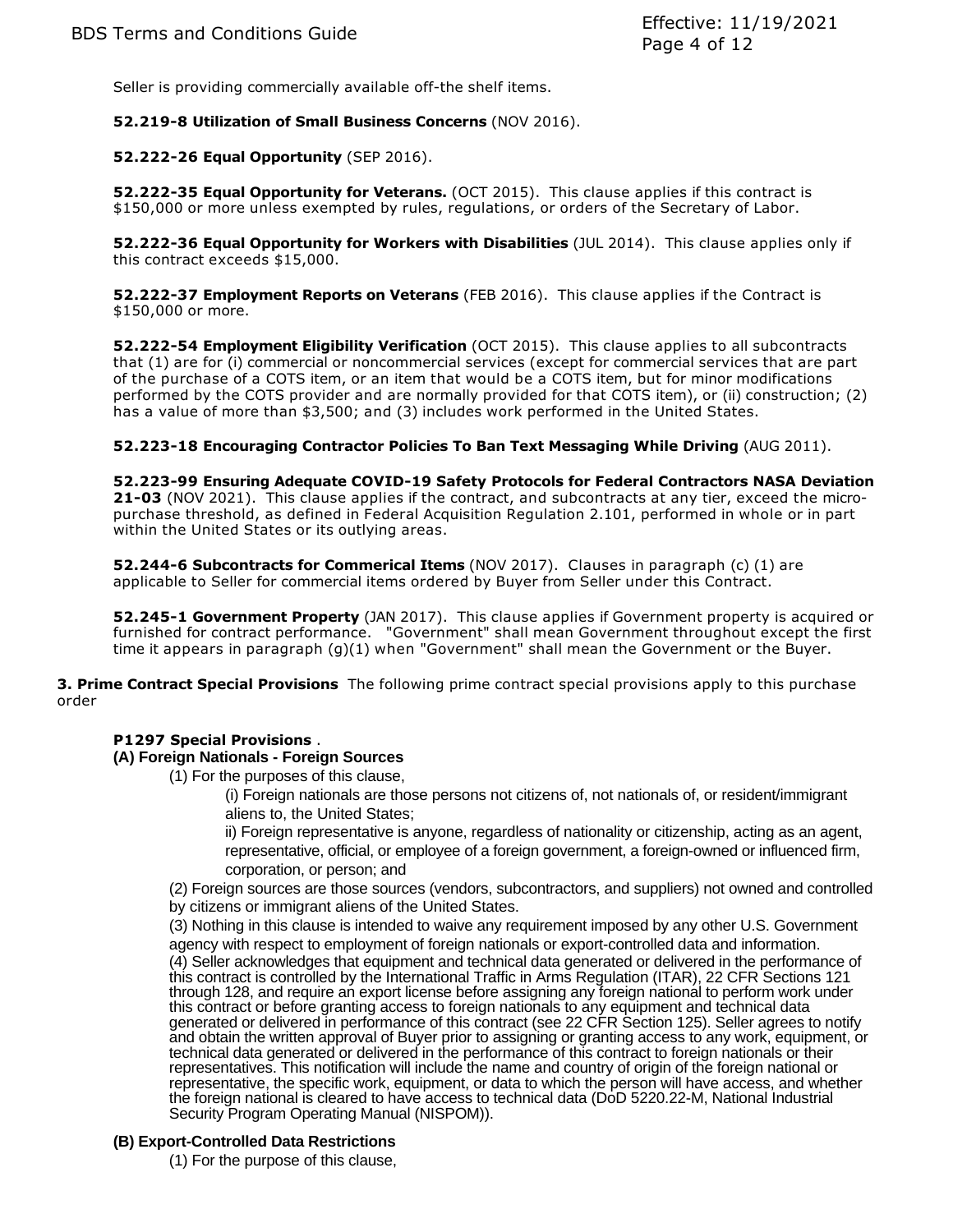(i) Foreign person is any person who is not a citizen of the U.S. or lawfully admitted to the U.S. for permanent residence under the Immigration and Nationality Act, and includes foreign corporations, foreign organizations, and foreign governments;

(ii) Foreign representative is anyone, regardless of nationality or citizenship, acting as an agent, representative, official, or employee of a foreign government, a foreign-owned or influenced firm, corporation, or person; and

(iii) Foreign sources are those sources (vendors, subcontractors, and suppliers) owned and controlled by a foreign person.

(2) Seller shall place a clause in subcontracts containing appropriate export control restrictions, set forth in this clause.

(3) Nothing in this clause waives any requirement imposed by any other U.S. Government agency with respect to employment of foreign nationals or export-controlled data and information.

(4) Equipment and technical data generated or delivered in the performance of this contract are controlled by the International Traffic in Arms Regulation (ITAR), 22 CFR Sections 121 through 128. An export license is required before assigning any foreign source to perform work under this contract or before granting access to foreign persons to any equipment and technical data generated or delivered during performance (see 22 CFR Section 125). Seller shall notify Buyer and obtain the written approval of Buyer prior to assigning or granting access to any work, equipment, or technical data generated or delivered in the performance of this contract to foreign persons or their representatives. This notification shall include the name and country of origin of the foreign person or representative, the specific work, equipment, or data to which the person will have access, and whether the foreign person is cleared to have access to technical data (DoD 5220.22-M, National Industrial Security Program Operating Manual (NISPOM)).

# **(C) Unusually Hazardous Risk Coverage**

The parties agree to continue a dialogue regarding unusually hazardous risk coverage and to seek to define and clarify coverage appropriate under this contract through test and mission operations.

## **(D) Property Administration and Control**

The Seller shall maintain adequate property control procedures, records, and a system of identification for all Government property accountable to this contract in accordance with FAR Part 45.

# **(E) Late Delivery**

When the Seller encounters difficulty in meeting performance requirements, or anticipates difficulty in complying with the contract delivery schedule or date, it shall immediately notify the Boeing Subcontracts Administrator in writing giving pertinent details to be transmitted after review to the customer.

### **(F) Foreign Ownership, Control or Influence**

The Government intends to secure services or equipment from firms which are not under foreign ownership, control or influence (FOCI). Offerors are required to request, collect and forward to the Government the Standard Form (SF) 328, certificate Pertaining to Foreign Interests from all Subcontractors undertaking classified work under the Offeror's direction and control.

# **(G) Commercial Off the Shelf (COTS) Software Rights**

Notwithstanding any other provisions of this contract, in the event the terms of this contract require the delivery of software under this contract that is a "commercial item, as that term is defined in 48 C.F.R. 227.702-1 (Oct 1995), consisting of "commercial computer software" and "commercial computer software documentation" as such terms are used in 48 C.F.R. 12.212 (Sep 1995). Consistent with 48 C.F.R. 12.212 and 48 C.F.R. 227.7202- 1 through 227.7202-4 (June 1995), all U.S. Government End Users acquire such commercial software licenses with only those rights set forth therein. The licensed commercial software (including related documentation is provided to the U.S. Government End Users (i) only as a commercial end item; and (ii) only pursuant to this Agreement.

### **(H) Intention to Use Consultants – Aug 1996**

The Government intends to utilize the services of nongovernmental engineering organizations in technical, advisory and consulting roles for overall technical review of the activities covered by this contract. Although the consultants shall not have the right of technical direction, they shall from time to time and on a frequent basis attend technical reviews, participate in technical interchange meetings, observe national processing, witness fabrication and assembly, and monitor testing within the Contractor and Subcontractor facilities. The consultants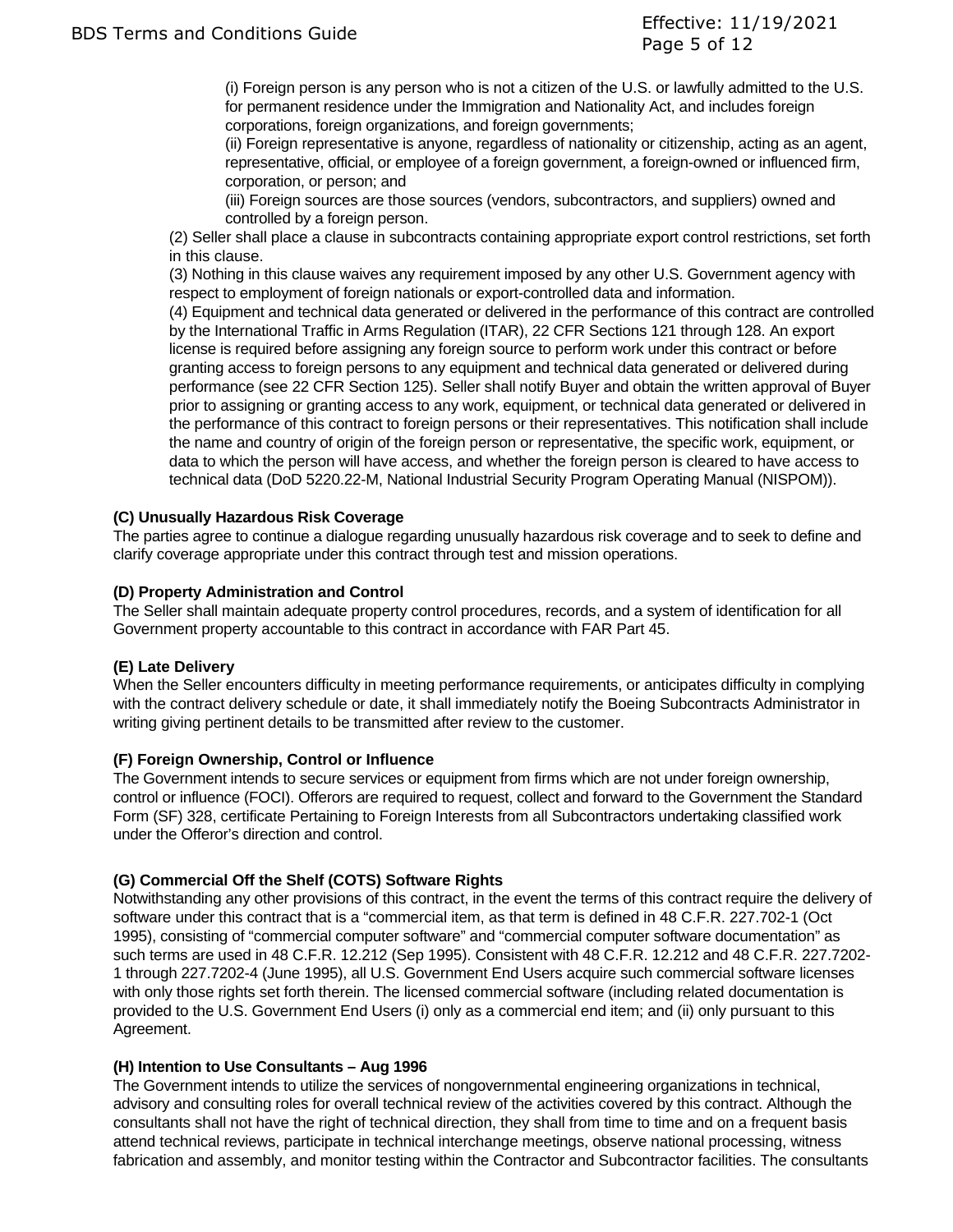BDS Terms and Conditions Guide Effective: 11/19/2021 Page 6 of 12

will this require access to program-related Contractor facilities and documentation. Contractor proprietary data shall not be made available to consultants unless and until a protection agreement has been generated between the consultant and the Contractor and evidence of such agreement made available to the Government.

## **(I) Technical Data or Computer Software Previously Delivered to the Government**

The Offeror shall attach to its offer an identification of all documents or other media incorporating technical data or computer software it intends to deliver under this contract with other than unlimited rights that are identical or substantially similar to documents or other media that the Offeror has produced for, delivered to, or is obligated to deliver to the Government under any contract or subcontract.

## **(J) Organizational Conflicts of Interest; General**

(a) Seller warrants that, to the best of its knowledge and belief, there are no relevant facts that could give rise to Organizational Conflicts of Interest, as defined in FAR 9.501. Or, alternatively, the contract warrants that it had disclosed all relevant information regarding any actual or potential organizational conflicts of interest.

(b) Seller agrees that if an organizational conflict of interest with respect to this contract is discovered during its performance, an immediate and full disclosure in writing shall be made to the Contracting Officer, through Buyer). Such notification shall include a description of the action the Seller has taken or proposes to take to avoid, neutralize or mitigate such conflicts. Seller shall continue performance until notified by Buyer of any contrary actions to be taken. Buyer may however, terminate the contract for its convenience if it deems such termination to be in the best interest of the Buyer.

(c) If Seller was aware of an organizational conflict of interest before award of this contract and did not fully disclose the conflict to Buyer, the Buyer may terminate the contract for default.

(d) Seller shall insert a clause containing all the terms and conditions of this clause in all subcontracts for work to be performed similar to the services provided by Seller, and the terms "contract", "Seller" and "contracting officer" modified appropriately to preserve the Government's rights.

(e) Before a contract modification is made that adds new work or significantly increases the period of performance, the Seller shall agree to submit either an organizational conflict of interest disclosure or representation or an update of a previously submitted disclosure or representation, if requested by Buyer (f) Seller further agrees that Government (or Buyer) may periodically review Seller's compliance with these provisions of require such self-assessments or additional certifications as Buyer deems appropriate.

### **(K) Non Publicity**

(a) Seller shall not use or allow to be used any aspect of this solicitation and/or contract for publicity. "Publicity" means, but is not limited to, advertising (e.g. trade magazines, newspapers, internet, radio, television, etc.), communications with the media, marketing, or a reference for new business. It is further understood that this obligation shall not expire upon completion or termination of this contract, but will continue indefinitely. The contract may request a waiver or release from the foregoing but shall not deviate there from unless authorized to do so in writing by Buyer. Sellers are not required to obtain waivers when informing the offices within this agency of contracts it has performed or in the process of performing provided there are no security restrictions. Sellers may include the requirements for security clearances up to the TS, SCI level in public employment advertisements; however theses advertisements may not describe the scope of polygraph requirements in any manner. Violations of this clause constitute a major breach of contract, and the contract may be terminated for default, without the requirement of a10-day cure notice.

(b) The Seller shall include the substance of this clause, including this paragraph (b), in each subcontract issued under this contract.

### **(L) Restrictions Regarding Former Sponsor Employees**

(a) Except as authorized in writing by Buyer, the Seller shall not use any person in the direct performance of this contract who:

(1) has resigned from employment with the sponsor within the previous 18 months

(2) has been barred from performing Sponsor contracts for a period of time as a result of a recommendation from Sponsor Advocacy Board.

(3) was terminated from employment with the Sponsor

(b) Paragraph (a) includes the use of a person as a Seller employee, subcontractor employee, consultant, independent contractor, or similar arrangement.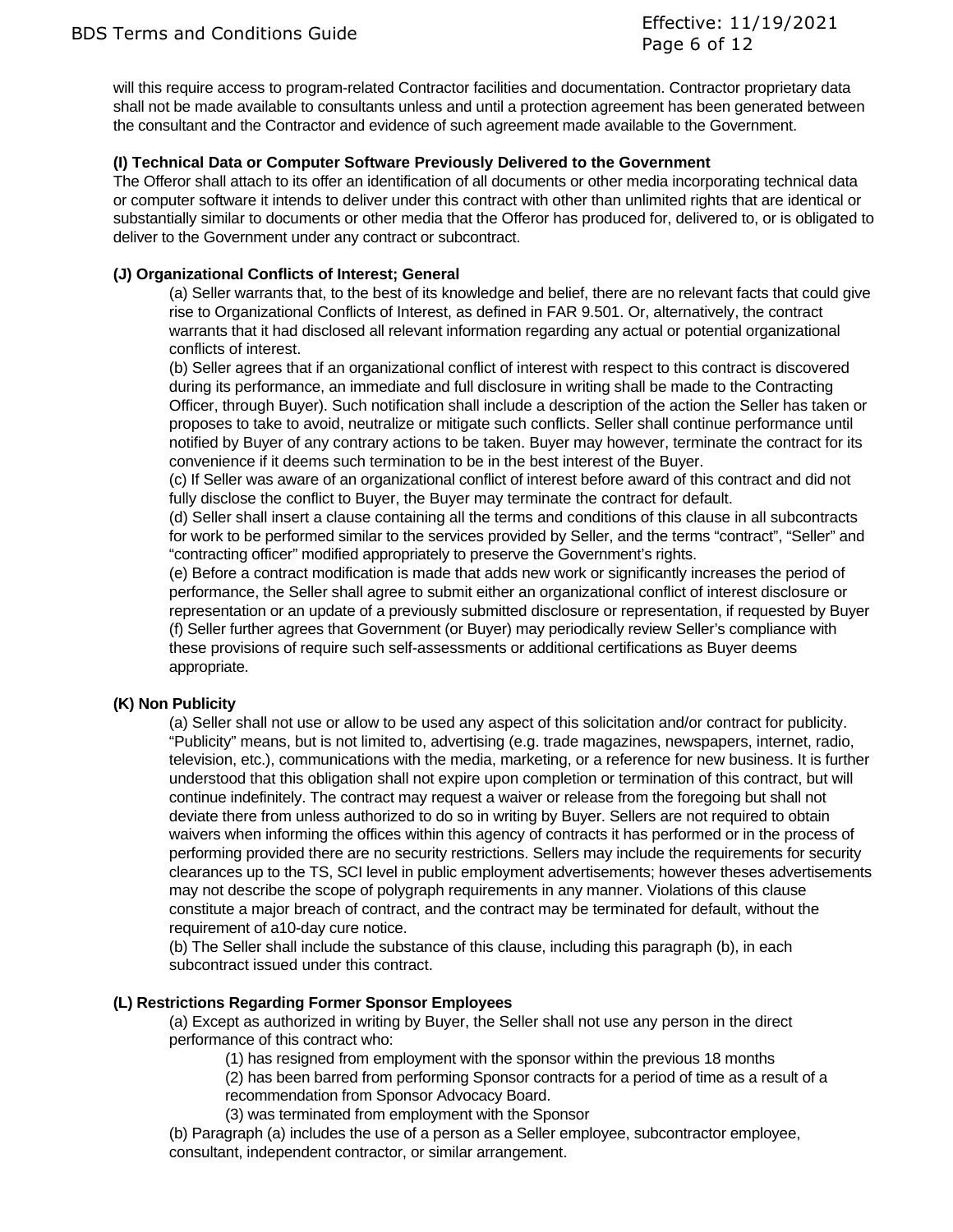- (c) Paragraph (a) (1) does not apply to persons who retired from the Sponsor
- (d) Seller agrees to include in each subcontract a clause requiring compliance with these restrictions by the subcontractor and succeeding levels of subcontracts.

## **(M) Timely Notice of Litigation**

(a) Seller hereby agrees to immediately give written notice to the Contracting Officer (or Buyer) of any current litigation of any anticipated litigation that may arise during the course of the performance of this contract or hereafter, that involves or in any way relates to or affects: (1) any aspect of this contract, (2) its terms or costs, (3) pertinent subcontracts, or (4) the Customer's (or Buyer's) relationship with the Seller or subcontractors This notice requirements is a continuing obligation and survives termination, settlement of close-out of the contract.

(b) The Contracting Officer (or Buyer) shall have access to and the right to examine any pertinent books, documents, papers and records of the Seller or subcontractor (s) involving customer transactions related to any contract litigation.

(c) Notwithstanding the foregoing, nothing in this agreement shall constitute a waiver of either party's rights in litigation. Including but not limited to, the rights of attorney-client privilege, to obtain injunctive relief, and/or any rights of remedies available.

(d) The Seller agrees to insert paragraphs (a) through (d) of this clause in any subcontract under this contract. In the event of litigation, the subcontractor shall immediately notify the next tier subcontractor of Buyer, as the case may be, of all relevant information with respect to such litigation.

## **(N) Protection of Information**

(a) It is the Government's intent to ensure proper handling of sensitive planning, budgetary, acquisition and contracting information that will be provided to or developed by, the Seller during contract performance. It is also the Government's intent to protect the proprietary rights of industrial Sellers whose data the Seller may receive in fulfilling its contractual commitments hereunder. (b) Accordingly, the Seller agrees it will not disclose, divulge, discuss or otherwise reveal information to anyone of any organization not authorized access to such information without the express written approval of the Contracting Officer (or Buyer). The Seller shall require that each of its employees assigned to work on subcontracts issued hereunder, execute nondisclosure agreements acknowledging the above restrictions before providing them access to such information. Seller shall also require all future company employees, subcontractors, and subcontractor employees needing similar access to such information to execute nondisclosure agreements prior to providing them access to the above identified information. The requirements for the Seller to secure nondisclosure agreements from their employees may be satisfied by having each employee sign on nondisclosure agreement as a term of their employment, and need not be accomplished separately for each individual contract for which the employee will support., unless a separate agreement is specifically requested by the Contracting Officer, through Buyer. Seller will make copies of these individual agreements available to Buyer upon request. The restrictions do not apply to such information after the Government has released it to the Seller community, either in preparation for or as part of a future procurement, or through such means as dissemination at Contractor Industrial Forums.

(c) Seller further agrees that any source documents furnished by the Government and any Seller documents developed therefrom in the performance of this contract are the sole property of the Government and will be held in the strictest confidence.

(d) If the work to be performed under this contract requires access to the proprietary data of other companies, the contract agrees to enter into an agreement with the company that has developed this proprietary information to:

1) protect such proprietary data from unauthorized use or disclosure for as long as the information remains proprietary;

2) refrain from using the information for any purpose other than support of this Government contract for which it was furnished. Seller shall provide a properly executed copy of such agreement(s) to Buyer. These restrictions are not intended to protect data furnished voluntarily without limitations on their use. Neither are they intended to protect data, available to the Government or Seller, from other sources without restriction.

(e) The Seller agrees to include in each subcontract a clause requiring compliance by the subcontractor and succeeding levels of subcontractors with the terms and condition herein.

(f) Seller agrees to indemnify and hold harmless the Government and Buyer. Its agents and employees from every claim or liability, including attorney fees, court costs, and expenses arising out of, or in any way related to, the misuse or unauthorized modification, reproduction, release, performance, display, or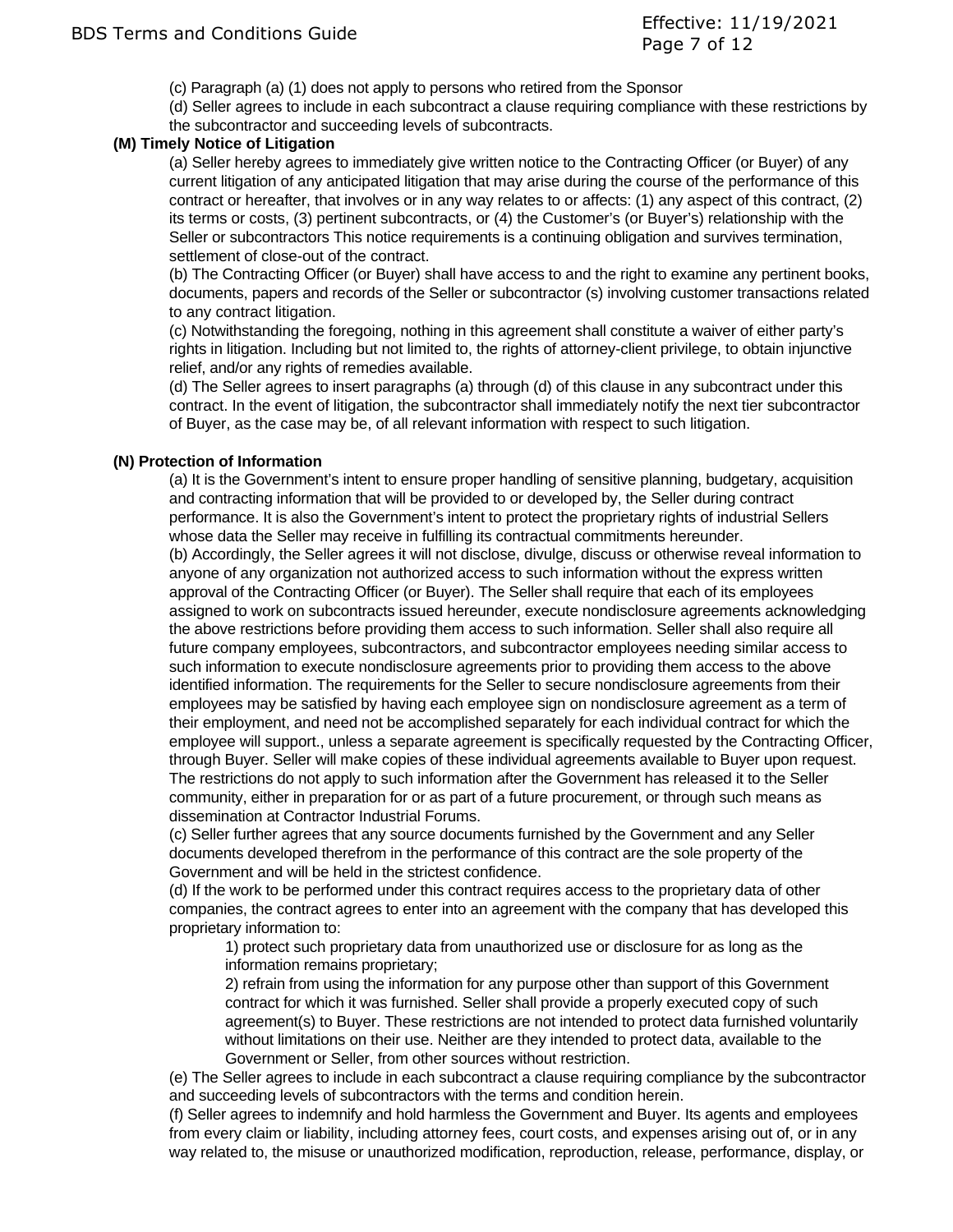disclosure of data with restrictive legends received in performance of this contract by the Seller or any person to whom the Seller has released or disclosed the data.

(g) Seller further agrees that the Government may periodically review the Seller's compliance with these provisions or require such assessments or additional certifications as the Government deems appropriate. Seller is on notice that this clause supplements, but does not supersede, the Seller's obligation under paragraph (b) of the provision entitled "Organizational Conflicts of Interest-General."

# **(O) Workplace Health and Safety**

(a) Seller shall comply with the Occupational Safety and Health Act (OSHA) of 1970 (29U.S.C Section 651 et seq.) and regulations promulgated thereunder including, but not limited to, the standards issued by the Secretary of Labor at Part 1926 and Part 1910 of Title 29 of the Code of Federal Regulations. Seller shall also comply with all applicable state occupational safety and health laws and regulations. Noncompliance shall be grounds for termination of this contract in accordance with its default provisions.

## **(P) Accident Reporting**

(a) Seller shall provide oral notification to Buyer when an accident occurs on Federal property in connection with performance of this contract. Notification must be given not later than twenty-four (24) hours after the accident occurs.

(b) When requested by Buyer, Seller shall conduct an investigation of the accident and shall prepare a report that identifies all pertinent facts related to the accident. The report shall include, but not be limited to, the underlying cause(s) of the accident and the actions Seller shall take to prevent the recurrence of similar accidents. The Seller shall submit the report to Buyer not later than fourteen (14) calendar days from the date accident occurs.

(c) The Government may elect to conduct an investigation of the accident with the assistance of the Seller.

(d) Compliance with the provisions of this clause shall not entitle Seller to an equitable adjustment in contract price or to an extension of performance schedule.

(e) Seller shall incorporate this clause, including this paragraph (e), in all subcontracts, with appropriate changes in the designation of the parties.

### **(Q) Ground and Flight Risk**

(a) Definitions. As used in this clause –

(1) "Aircraft", unless otherwise provided in the contract Schedule, means –

(i) Aircraft to be delivered to the Government under this contract (either before or after Government acceptance), including complete aircraft and aircraft in the process of being manufactured, disassembled, or reassembled: provided that an engine, portion of a wing of a wing is attached to a fuselage of the aircraft;

(ii) Aircraft, whether in a state of disassembly or reassembly, furnished by the

Government to the Seller under this contract, including all Government property installed, in the process of installation, or temporarily removed; provided that the aircraft and property are not covered by separate bailment agreement;

(iii) Aircraft furnished by the Seller under this contract (either before or after Government acceptance); or (iv) Conventional winged aircraft, as well as helicopters, vertical take-off or landing aircraft, lighter than air ships, unmanned aerial vehicles, or other nonconventional aircraft specified in this contract.

(2) "Seller's managerial personnel" means the Seller's directors' officers, managers, superintendents or equivalent representatives who have supervision or direction of –

(i) All, or substantially all, of the Seller's business;

(ii) All, or substantially all, of the Seller's operation at any one plant or separate location; or

(iii) A separate and complete major industrial operation.

(3) "Seller's premises" means those premises, including subcontractor's premises, designated in the Schedule or in writing by the Contracting Officer, and any other place the aircraft is moved for safeguarding.

(4) "Flight" means any flight demonstration, flight test, taxi test, or other flight made in the performance of this contract, of for the purpose of safeguarding the aircraft, or previously approved in writing by the Contracting Officer.

(i) For land based aircraft, "flight" begins with the taxi roll from a flight line on Seller's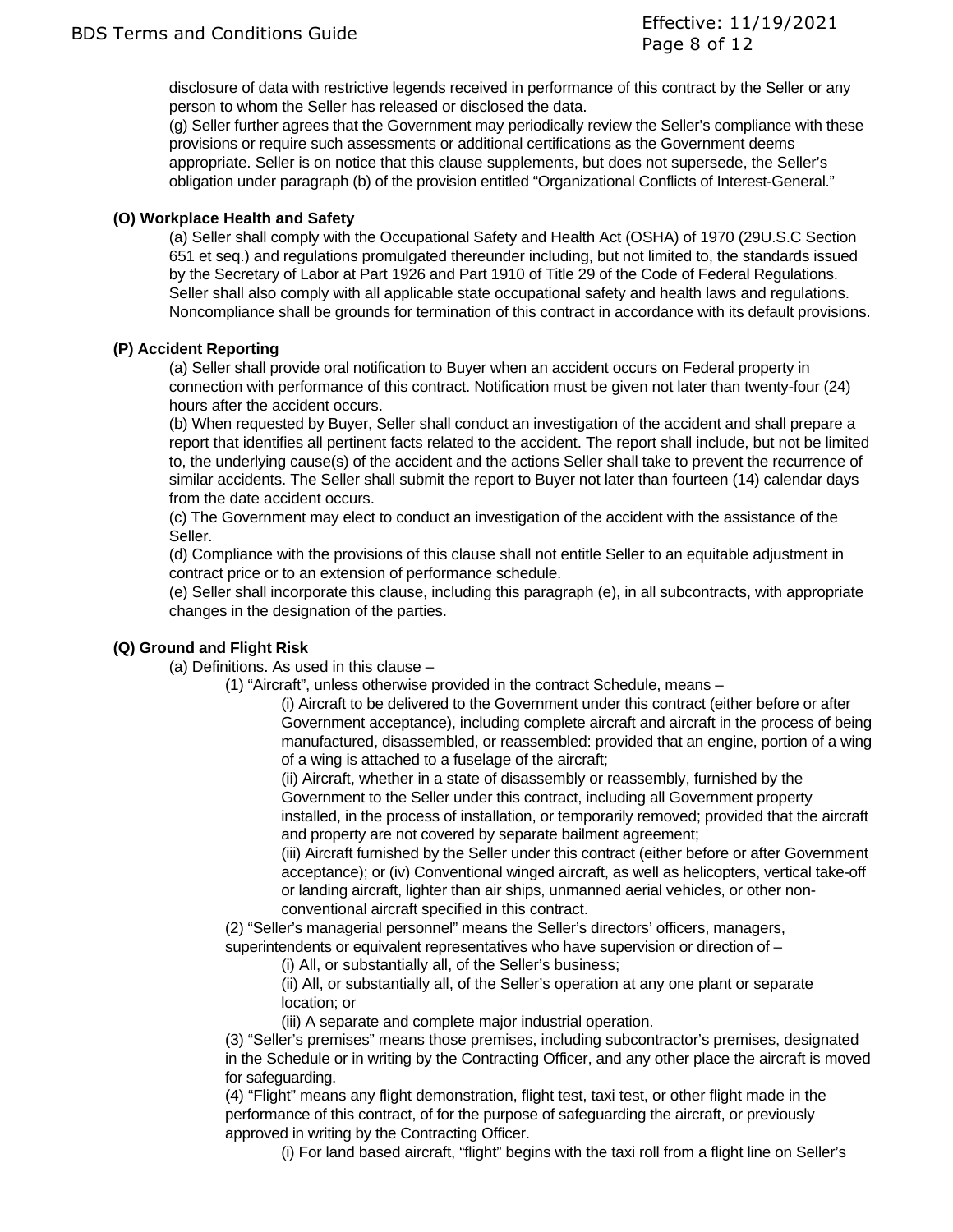premises and continues until the aircraft has completed the taxi roll in returning to a flight line on the Seller's premises;

(ii) For seaplanes, "flight" begins with the launching from a ramp on the Seller's premises and continues until the aircraft has completed its landing run and is beached at a ramp on the Seller's premises;

(iii) For helicopters, "flight" begins upon engagement of the rotors for the purpose of take-off from the Seller's premises and continues until the aircraft has returned to the ground on the Seller's premises and the rotors are disengaged.

(iv) For vertical take-off aircraft, "flight" begins upon disengagement from any launching platform or device on the Seller's premises and continues until the aircraft has been engaged to any launching platform or device on the Seller's premises;

(v) All aircraft off the Seller's premises shall be considered to be in flight when on the ground or water for reasonable periods following emergency landings. Landings made in performance of this contract, or landings approved in writing by the Contracting Officer.

(5) "Flight crew member" means the pilot, the co-pilot, and, unless otherwise provided in the Schedule, the flight engineer, and navigator when assigned to their respective crew positions for the purpose of conducting any flight on behalf of the Seller. It also includes any pilot of operator of an unmanned aerial vehicle. If required, a systems operator may also be assigned as a flight crew member.

(6) "In the open" means located wholly outside of buildings on the Seller's premises or other places described in the Schedule as being "in the open". Government furnished aircraft shall be considered to be located "in the open" at all times while in the Seller's possession, care, custody, or control.

(7) "Operation" means operations and tests of the aircraft and its installed equipment, accessories and power plants, while the aircraft is in the open or in motion. The term does not apply to aircraft on any production line or in flight.

(b) Combined regulation/instruction. Seller shall be bound by the operating procedures contained in the contract, including any incorporated DoD procedures, such as the combined regulation/instruction entitled "Contractors Flight and Ground Operations' (Air Force Instruction 10-220, Army Regulation 95- 20, NAVAIR Instruction 3710-1 (Series), Coast Guard Instruction M13020.3, and Defense Management Agency Instruction 8210.1) in effect on the date of contract award.

(c) Government as self-insurer. Subject to the conditions in paragraph (d) of this clause, the Government self-insures and assumes the risk of damage to, or loss or destruction of aircraft "in the open," during "operation" and in "flight", except as may be specifically provided in the Schedule as an exception to this clause. Seller shall not be liable to Government for such damage, loss, or destruction beyond the Seller's share of loss amount under the Government's self-insurance.

(d) Conditions for Government's self -insurance. The Government's assumption of risk for aircraft in the open shall continue unless the Contracting Officer finds that the Seller has failed to comply with paragraph (b) of this clause, or that the aircraft is in the open under reasonable conditions and the Seller fails to take prompt corrective action.

(1) The Contracting Officer, when finding that the Seller has failed to comply with paragraph (b) of this clause or that the aircraft is in the open under reasonable conditions, shall notify the Seller in writing, through Buyer, and shall require the Seller to make corrections within a reasonable time.

(2) Upon receipt of such notice, Seller shall promptly correct the cited conditions, regardless of whether there is agreement that the conditions are unreasonable.

(i) If the Contracting Officer later determines that the cited conditions were not unreasonable, and equitable adjustment shall be made in the contract price for any additional costs incurred in correcting the conditions.

(ii) Any dispute as to the unreasonableness of the conditions or the equitable

adjustment shall be considered a dispute under the Disputes clause of this contract. (3) If the Contracting Officer finds that the Seller failed to act promptly to correct the cited conditions or failed to correct the conditions within a reasonable time, the Contracting Officer may terminate the Governments assumption of risk for any aircraft in the open under the cited conditions. The termination will be effective at 12:01 AM on the fifteenth day following the day the written notice in received by the Seller.

(i) If the Contracting Officer later determines that the Seller acted promptly to correct the cited conditions or that the time taken by the Seller was not unreasonable, an equitable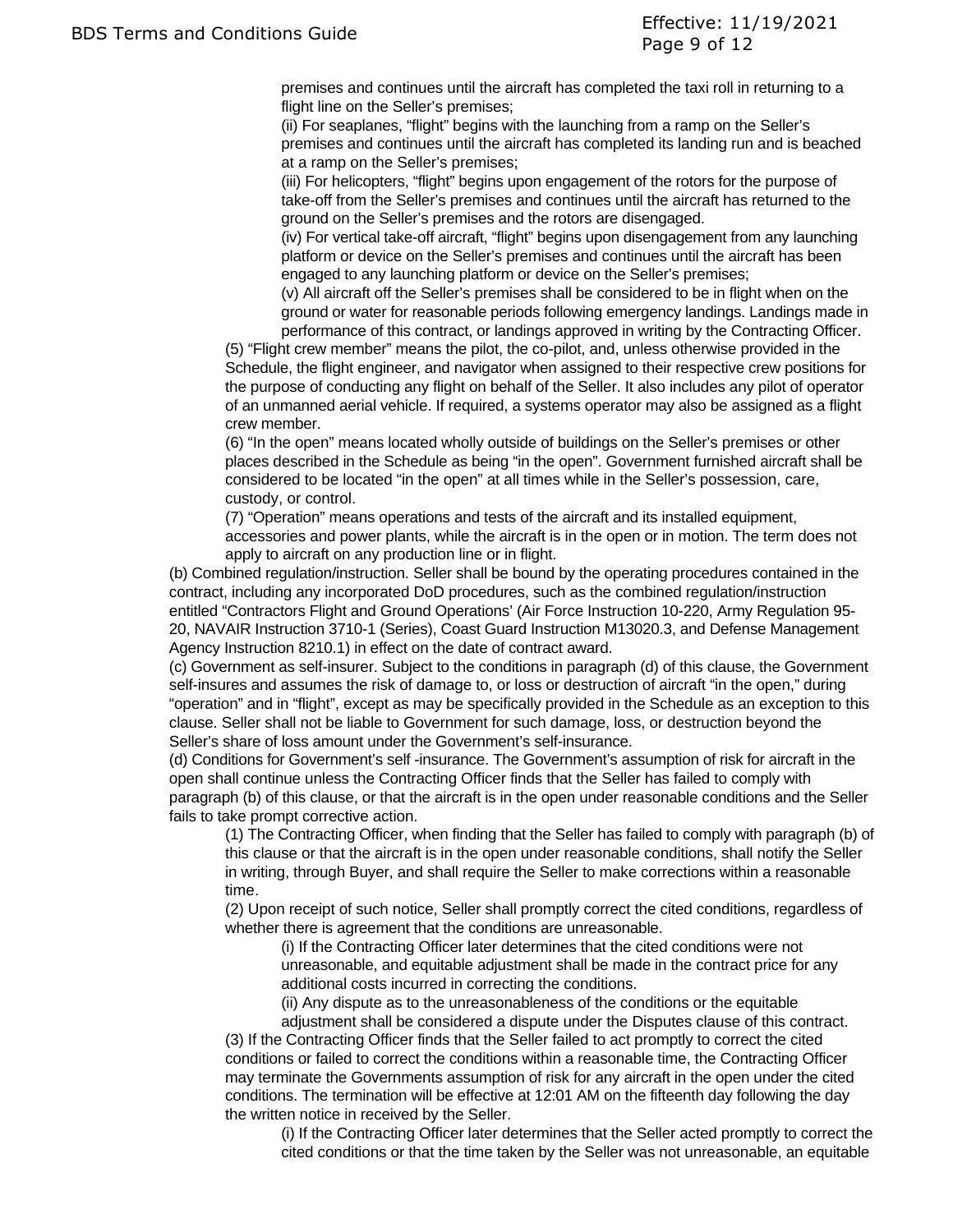adjustment shall be made on the contract price for any additional costs incurred as a result of termination of the Governments assumption of risk.

(ii) Any dispute as to the timeliness of the Seller's action or the equitable adjustment shall be considered a dispute under the Disputes clause of this contract.

(4) If the Government terminates its assumption of risk pursuant to the terms of this clause – (i) Seller shall thereafter assume the entire risk for damage, loss, or destruction of, the affected aircraft;

(ii) Any costs incurred by the Seller (including costs of the Seller's self-insurance, insurance premiums paid to insure the Seller's assumption of risk, deductibles associated with such purchased insurance, etc. ) to mitigate its assumption of risk are unallowable costs; and

(iii)The liability provisions of the Government Property clause of this contract are not applicable to the affected aircraft.

(5) The Seller shall promptly notify the Contracting Officer, through Buyer, when unreasonable conditions have been corrected;

(i) If, upon receipt of the Seller's notice of the correction of the unreasonable conditions, the Government elects to again assume the risk of loss and relieve the Seller of its liability for damage, loss or destruction of the aircraft, the Contracting Officer will notify the Seller, through Buyer, of the Contracting Officers decision to resume the Government risk of loss. The Contactor shall be entitled to an equitable adjustment in the contract price for any insurance costs extending from the end of the third working day after the Government receipt of the Seller notice of correction until the Seller is notified that the government will resume the risk of loss.

(ii) If the Government does not again assume the risk of loss and the unreasonable conditions have been corrected, the Seller shall be entitled to an equitable adjustment for insurance costs, in any, extending after the third working day after the Government's receipt of the Seller's notice of correction.

(6) The Government's termination of its assumption of risk of loss does not relieve the Seller of its obligation to comply with all other provisions of this clause, including any incorporated operating procedures.

(e) Exclusions from the Government's assumption of risk. The Government's assumption of risk shall not extend to damage, loss, of destruction of aircraft which –

(1) Results from the failure of the Seller, due to willful misconduct or lack of good faith of any of the Seller's managerial personnel, to maintain and administer a program for the protection and preservation of the aircraft in the open ad during operation in accordance with sound industrial practice, including oversight of subcontractor's program.

(2) Is sustained during flight if either the flight or the flight crew members have not been approved in advance of any flight in writing by the Government Flight Representative designated by the Contracting Officer.

(3) Occurs in the course of transportation by rail, or by conveyance on public streets, highways, or waterways, except for Government furnished property;

(4) is covered by insurance;

(5) Consists of wear and tear; deterioration (including rust and corrosion); freezing; or mechanical, structural, or electrical breakdown or failure, unless these are the result of other loss, damage or destruction covered by this clause. (This exclusion does not apply to Government-furnished property if damage consists of reasonable wear and tear or deterioration, or results from inherent vice, e.g., a known condition of design defect, in the property); or (6) Is sustained while the aircraft is being worked on and is a direct result of the work unless such damage, loss, or destruction would be covered by insurance which would have been maintained by the Seller, but for the Governments assumption of risk.

(f) Seller's share of loss and Seller's deductible under the Government Self-insurance –

(1) Seller assumes the risk of loss and shall be responsible for the Seller's share of loss under the Governments self-insurance. That share is the lesser of –

(i) the first \$100,000 of loss or damage to aircraft in the open, during operation of in-flight resulting from each separate event, except for reasonable wear and tear and to the extent the loss or damage is caused by negligence of Government personnel; or (ii) Twenty percent of the price or estimated cost of this contract.

(2) If the Government elects to require that the aircraft be replaced or restored by Seller to its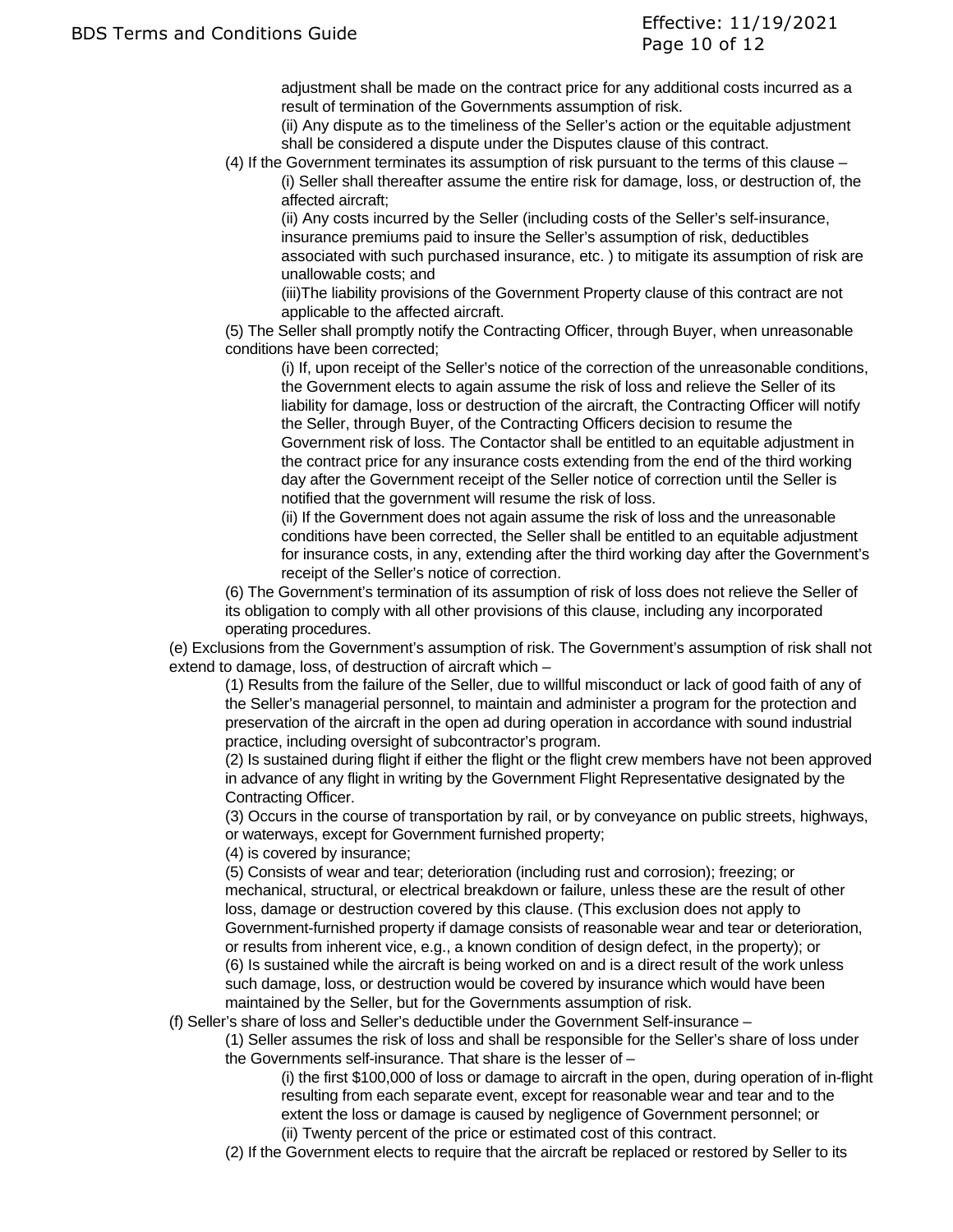condition immediately prior to the damage, the equitable adjustment in the price authorized by paragraph (j) of this clause shall not include the dollar amount of the risk assumed by Seller. (3) In the event the Government does not elect repair or replacement, Seller agrees to credit the contract price or pay the Government, as directed by the Contracting Officer, the lesser of –

(i) \$100,000;

(ii) Twenty percent of the price or estimated cost of this contract; or

(iii)The amount of loss.

(4) For task order and delivery order contracts, the Seller's share of the loss shall be the lesser of \$100,000 or twenty percent of the combine d price or total estimated cost of those orders issued to date to which the clause applies.

(5) The costs incurred by Seller for its share of the loss and for insuring against that loss are unallowable costs, including but not limited to  $-$ 

(i) Seller's share of loss under the Government's self-insurance;

(ii) The costs of Seller's self-insurance;

(iii)The deductible for any Seller-purchased insurance;

(iv)Insurance premiums paid for Seller-purchased insurance, and

(v)Cost associated with determining, litigating and defending against Seller's liability.

(g) Subcontractor possession or control. Seller shall not be relieved from liability for damage, loss, or destruction of aircraft while such aircraft is in its possession or control of its subcontractors, except to the extent that the subcontract, with written approval of the Contracting Officer, provides for relief from each liability. In the absence of approval, the subcontract shall contain provisions requiring the return of aircraft in as good a condition as when received, except for reasonable wear and tear or for the utilization of the property in accordance with the provisions of this contract.

(h) Seller's exclusion of insurance costs. Seller warrants that the contract price does not and will not include, except as may be authorized in this clause, any charge or contingency reserve for insurance covering damage, loss, or destruction of aircraft while in the open, during operation, or in flight when the risk has been assumed by the Government including Sellers share of loss in this clause, even if assumption may be terminated for aircraft in the open.

(i) Procedures in the event of loss.

(1) In the event of damage, loss, or destruction of aircraft in the open, during operation, or in flight, Sellers shall take all reasonable steps to protect the aircraft from further damage, to separate damaged and undamaged aircraft and to put all aircraft in the best possible order. Except in cases covered by paragraph (f) (2) of this clause, Seller shall furnish to Buyer, a statement of -

(i) The damaged, lost, or destroyed aircraft;

(ii) The time and origin of the damage, loss or destruction;

(iii)All known interests in commingled property of which aircraft are a part; and (iv)The insurance, if any, covering the interest of the commingled property.

(2) Buyer will make an equitable adjustment for expenditures made by the Seller in performing the obligations under this paragraph.

(j) Loss prior to delivery

(1) If prior to delivery and acceptance by the Government, aircraft is damaged, lost, or destroyed and the Government assumed the risk, the Government shall either –

(i) Require that the aircraft be replaced or restored by the Seller to the condition immediately prior to the damage, in which event the Contacting Officer will make an equitable adjustment in the contract price and the time for contract performance; or (ii) Terminate this contract with respect to the aircraft. Notwithstanding the provisions in any other termination clause under this contract, in the event of termination, Seller shall be paid the contract price for the aircraft (or, if applicable, any work to be performed on the aircraft) less any amount Buyer determines –

(A) It would have cost the Seller to complete the aircraft or any work to be performed on the aircraft) together with anticipated profit on uncompleted work; and

(B) Would be the value of the damaged aircraft or any salvage retained by the Seller.

(2) Buyer shall prescribe the manner of disposition of the damaged, lost, of destroyed aircraft, or any parts of the aircraft. If any additional costs of such disposition are incurred by the Seller, a further equitable adjustment will be made in the amount due the Seller. Failure of the parties to agree upon termination costs of an equitable adjustment with respect to any aircraft shall be